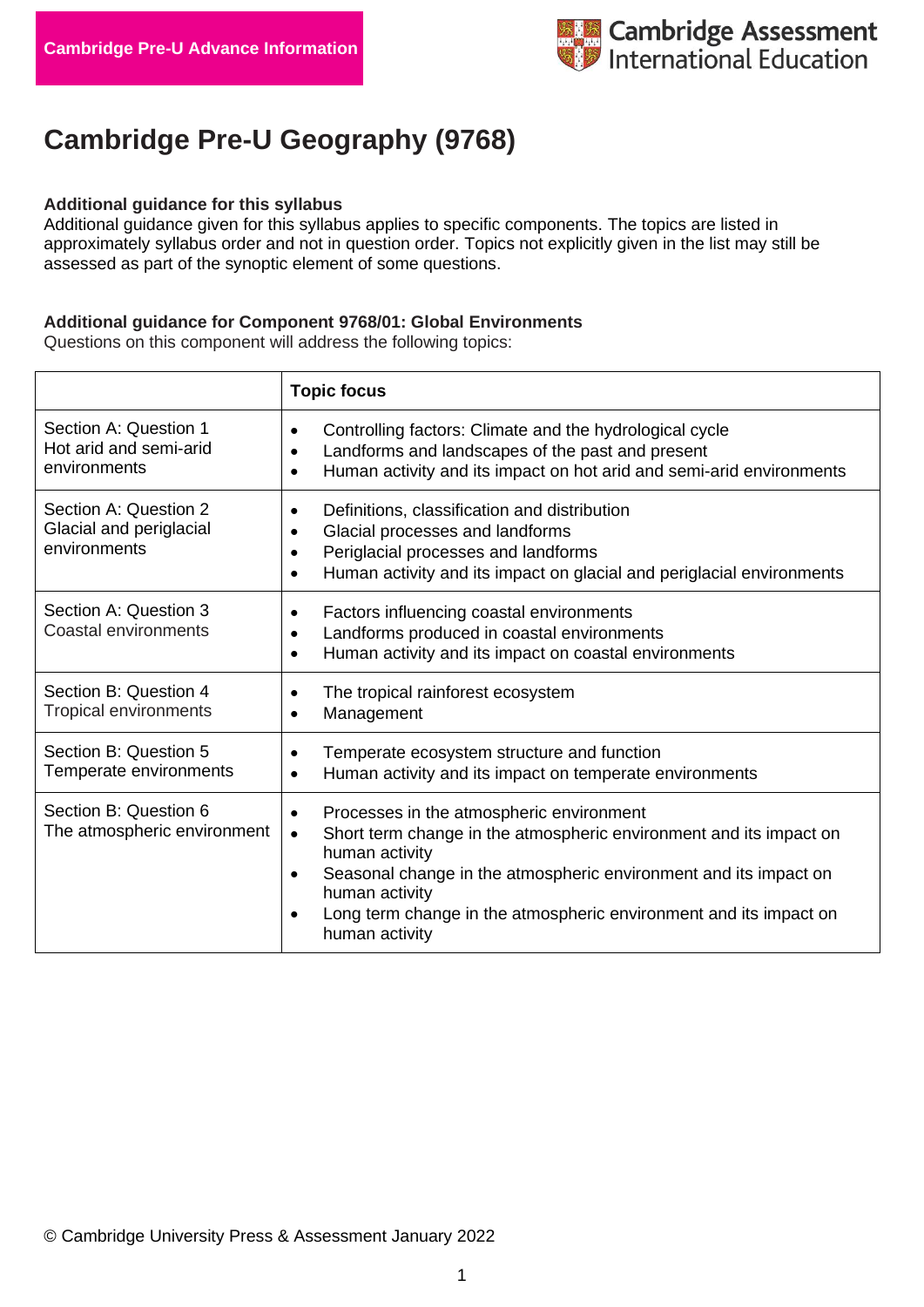

# **Additional guidance for Component 9768/02: Global Themes**

Questions on this component will address the following topics:

|                                                              | <b>Topic focus</b>                                                                                                                                                                                                                                                                                                 |
|--------------------------------------------------------------|--------------------------------------------------------------------------------------------------------------------------------------------------------------------------------------------------------------------------------------------------------------------------------------------------------------------|
| Section A: Questions 1 and 2<br>Migration and urban change   | Definition and classification of migration, suburbanisation and counter<br>$\bullet$<br>urbanisation<br>Patterns and causes of migration<br>$\bullet$<br>Consequences and impacts<br>Management                                                                                                                    |
| Section A: Questions 3 and 4<br>Trade, debt and aid          | Global capital transfers<br>$\bullet$<br>Patterns of world trade, their consequences and management<br>$\bullet$<br>Patterns of foreign direct investment (FDI), its consequences and<br>$\bullet$<br>management, including the issue of debt<br>Patterns of international aid and their consequences<br>$\bullet$ |
| Section A: Questions 5 and 6<br>People, place and conflicts  | Causes of conflict<br>$\bullet$<br>Consequences and impacts of conflicts and globalisation<br>$\bullet$                                                                                                                                                                                                            |
| Section B: Questions 7 and 8<br>Energy and mineral resources | Classification<br>$\bullet$<br>The impact of resource exploitation<br>$\bullet$<br>Management<br>$\bullet$                                                                                                                                                                                                         |
| Section B: Questions 9 and 10<br>The provision of food       | Classification and distribution patterns<br>$\bullet$<br>The supply of food in countries at higher levels of development<br>$\bullet$<br>The supply of food in the wider world<br>$\bullet$<br>The supply of food: the globalisation of production and supply<br>$\bullet$                                         |
| Section B: Question 11 and 12<br>Tourism spaces              | Change over time<br>$\bullet$<br>Socio-cultural impacts and management in tourism spaces                                                                                                                                                                                                                           |